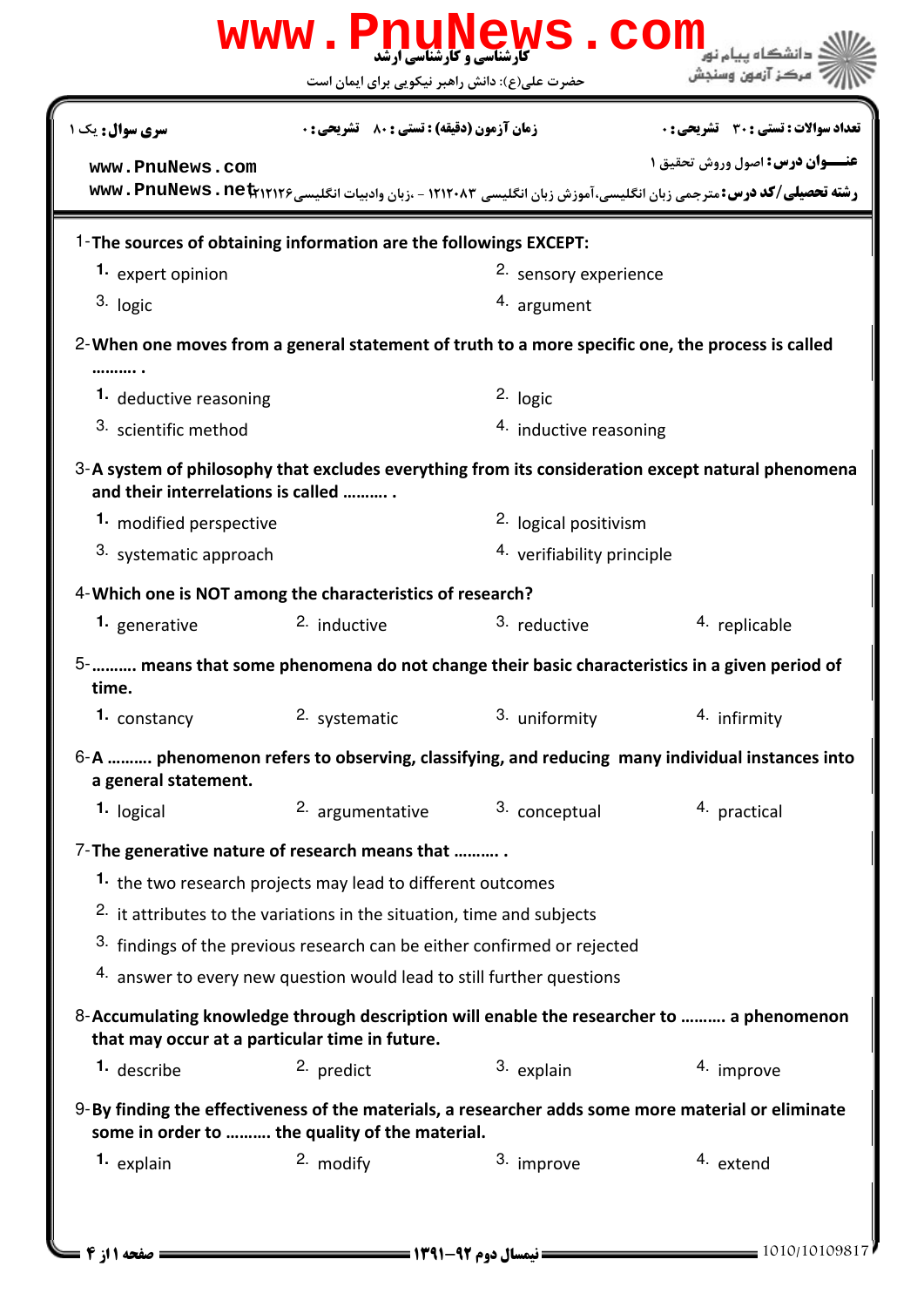| <b>زمان آزمون (دقیقه) : تستی : 80 ٪ تشریحی : 0</b><br><b>تعداد سوالات : تستی : 30 ٪ تشریحی : 0</b><br><b>سری سوال :</b> یک ۱<br>www.PnuNews.com<br>رشته تحصیلی/کد درس: مترجمی زبان انگلیسی،آموزش زبان انگلیسی ۱۲۱۲۰۸۳ - ،زبان وادبیات انگلیسی۱۲۱۲۶، www. PnuNews . net<br>2. experimental<br>3. descriptive<br>1. historical<br>4. exploratory<br>among facts are called<br>2. applied<br>3. causal<br>1. confirmatory<br>4. pure<br>1. research hypothesis<br><sup>2.</sup> data collection<br>3. data analysis<br><sup>4.</sup> research design<br><sup>2</sup> motivation<br>3. interest<br><sup>1.</sup> inhibition<br>4. anxiety<br>3. affective<br>2. social<br>4. cognitive<br>1. communicative<br><sup>2</sup> readability <sup>3</sup> interest<br>1. relevance<br><sup>4</sup> manageability<br>2. practicality<br>3. compatibility<br>1. narrowing<br>4. manageability<br>2. cause-effect<br>3. correlational<br>1. descriptive<br>4. experimental<br>2. a positive<br>1. either a positive or negative<br>3. a negative<br>4. neither positive nor negative<br>1. To avoid inadequacies of previous research.<br><sup>2.</sup> To help researcher put the topic within a scientific perspective.<br>3. To be familiar with the techniques for starting research. | حضرت علی(ع): دانش راهبر نیکویی برای ایمان است | ' مرڪز آزمون وسنڊش                    |
|------------------------------------------------------------------------------------------------------------------------------------------------------------------------------------------------------------------------------------------------------------------------------------------------------------------------------------------------------------------------------------------------------------------------------------------------------------------------------------------------------------------------------------------------------------------------------------------------------------------------------------------------------------------------------------------------------------------------------------------------------------------------------------------------------------------------------------------------------------------------------------------------------------------------------------------------------------------------------------------------------------------------------------------------------------------------------------------------------------------------------------------------------------------------------------------------------------------------------------------------------------------------------|-----------------------------------------------|---------------------------------------|
|                                                                                                                                                                                                                                                                                                                                                                                                                                                                                                                                                                                                                                                                                                                                                                                                                                                                                                                                                                                                                                                                                                                                                                                                                                                                              |                                               |                                       |
| 10-The kind of research referring to the nature of research includes confirmatory and                                                                                                                                                                                                                                                                                                                                                                                                                                                                                                                                                                                                                                                                                                                                                                                                                                                                                                                                                                                                                                                                                                                                                                                        |                                               | <b>عنــوان درس:</b> اصول وروش تحقيق 1 |
|                                                                                                                                                                                                                                                                                                                                                                                                                                                                                                                                                                                                                                                                                                                                                                                                                                                                                                                                                                                                                                                                                                                                                                                                                                                                              |                                               |                                       |
| 11-The replication of previous research in order to consolidate already discovered facts and relations<br>12-The schematic representation of the factors involved in research is called<br>13-Which one is NOT among the affective factors?<br>14- Which factor is NOT among the factors influencing TEFL?                                                                                                                                                                                                                                                                                                                                                                                                                                                                                                                                                                                                                                                                                                                                                                                                                                                                                                                                                                   |                                               |                                       |
|                                                                                                                                                                                                                                                                                                                                                                                                                                                                                                                                                                                                                                                                                                                                                                                                                                                                                                                                                                                                                                                                                                                                                                                                                                                                              |                                               |                                       |
|                                                                                                                                                                                                                                                                                                                                                                                                                                                                                                                                                                                                                                                                                                                                                                                                                                                                                                                                                                                                                                                                                                                                                                                                                                                                              |                                               |                                       |
|                                                                                                                                                                                                                                                                                                                                                                                                                                                                                                                                                                                                                                                                                                                                                                                                                                                                                                                                                                                                                                                                                                                                                                                                                                                                              |                                               |                                       |
|                                                                                                                                                                                                                                                                                                                                                                                                                                                                                                                                                                                                                                                                                                                                                                                                                                                                                                                                                                                                                                                                                                                                                                                                                                                                              |                                               |                                       |
|                                                                                                                                                                                                                                                                                                                                                                                                                                                                                                                                                                                                                                                                                                                                                                                                                                                                                                                                                                                                                                                                                                                                                                                                                                                                              |                                               |                                       |
|                                                                                                                                                                                                                                                                                                                                                                                                                                                                                                                                                                                                                                                                                                                                                                                                                                                                                                                                                                                                                                                                                                                                                                                                                                                                              |                                               |                                       |
|                                                                                                                                                                                                                                                                                                                                                                                                                                                                                                                                                                                                                                                                                                                                                                                                                                                                                                                                                                                                                                                                                                                                                                                                                                                                              |                                               |                                       |
|                                                                                                                                                                                                                                                                                                                                                                                                                                                                                                                                                                                                                                                                                                                                                                                                                                                                                                                                                                                                                                                                                                                                                                                                                                                                              |                                               |                                       |
|                                                                                                                                                                                                                                                                                                                                                                                                                                                                                                                                                                                                                                                                                                                                                                                                                                                                                                                                                                                                                                                                                                                                                                                                                                                                              |                                               |                                       |
| 15-A good research question has the following characteristics EXCEPT:<br>16-The availability of all sorts of facilities required to complete a research project is called<br>17-   questions ask about the degree of relationship between two or more factors.<br>18-A directional hypothesis predicts  relationship between the factors involved in research.<br>19-Which one is NOT among the goals of literature review?                                                                                                                                                                                                                                                                                                                                                                                                                                                                                                                                                                                                                                                                                                                                                                                                                                                  |                                               |                                       |
|                                                                                                                                                                                                                                                                                                                                                                                                                                                                                                                                                                                                                                                                                                                                                                                                                                                                                                                                                                                                                                                                                                                                                                                                                                                                              |                                               |                                       |
|                                                                                                                                                                                                                                                                                                                                                                                                                                                                                                                                                                                                                                                                                                                                                                                                                                                                                                                                                                                                                                                                                                                                                                                                                                                                              |                                               |                                       |
|                                                                                                                                                                                                                                                                                                                                                                                                                                                                                                                                                                                                                                                                                                                                                                                                                                                                                                                                                                                                                                                                                                                                                                                                                                                                              |                                               |                                       |
|                                                                                                                                                                                                                                                                                                                                                                                                                                                                                                                                                                                                                                                                                                                                                                                                                                                                                                                                                                                                                                                                                                                                                                                                                                                                              |                                               |                                       |
|                                                                                                                                                                                                                                                                                                                                                                                                                                                                                                                                                                                                                                                                                                                                                                                                                                                                                                                                                                                                                                                                                                                                                                                                                                                                              |                                               |                                       |
|                                                                                                                                                                                                                                                                                                                                                                                                                                                                                                                                                                                                                                                                                                                                                                                                                                                                                                                                                                                                                                                                                                                                                                                                                                                                              |                                               |                                       |
|                                                                                                                                                                                                                                                                                                                                                                                                                                                                                                                                                                                                                                                                                                                                                                                                                                                                                                                                                                                                                                                                                                                                                                                                                                                                              |                                               |                                       |
|                                                                                                                                                                                                                                                                                                                                                                                                                                                                                                                                                                                                                                                                                                                                                                                                                                                                                                                                                                                                                                                                                                                                                                                                                                                                              |                                               |                                       |
|                                                                                                                                                                                                                                                                                                                                                                                                                                                                                                                                                                                                                                                                                                                                                                                                                                                                                                                                                                                                                                                                                                                                                                                                                                                                              |                                               |                                       |
|                                                                                                                                                                                                                                                                                                                                                                                                                                                                                                                                                                                                                                                                                                                                                                                                                                                                                                                                                                                                                                                                                                                                                                                                                                                                              |                                               |                                       |
|                                                                                                                                                                                                                                                                                                                                                                                                                                                                                                                                                                                                                                                                                                                                                                                                                                                                                                                                                                                                                                                                                                                                                                                                                                                                              |                                               |                                       |
|                                                                                                                                                                                                                                                                                                                                                                                                                                                                                                                                                                                                                                                                                                                                                                                                                                                                                                                                                                                                                                                                                                                                                                                                                                                                              |                                               |                                       |
|                                                                                                                                                                                                                                                                                                                                                                                                                                                                                                                                                                                                                                                                                                                                                                                                                                                                                                                                                                                                                                                                                                                                                                                                                                                                              |                                               |                                       |
|                                                                                                                                                                                                                                                                                                                                                                                                                                                                                                                                                                                                                                                                                                                                                                                                                                                                                                                                                                                                                                                                                                                                                                                                                                                                              |                                               |                                       |
| 4. To avoid mere duplication of previous research.                                                                                                                                                                                                                                                                                                                                                                                                                                                                                                                                                                                                                                                                                                                                                                                                                                                                                                                                                                                                                                                                                                                                                                                                                           |                                               |                                       |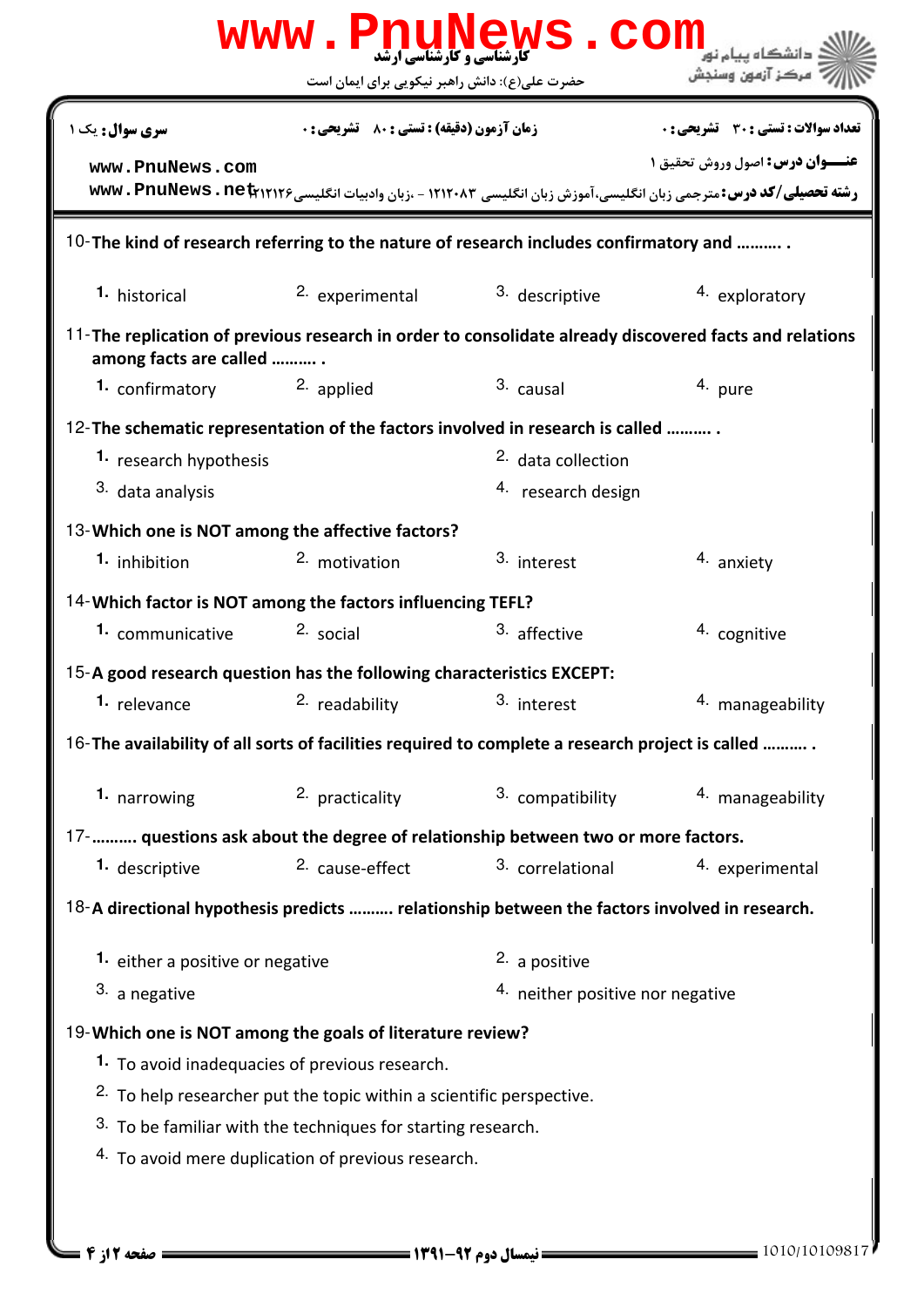|                                                                                                                               |                                                                | www.PnuNews.con                                                                      |                                                                                                                                                                      |
|-------------------------------------------------------------------------------------------------------------------------------|----------------------------------------------------------------|--------------------------------------------------------------------------------------|----------------------------------------------------------------------------------------------------------------------------------------------------------------------|
|                                                                                                                               | حضرت علی(ع): دانش راهبر نیکویی برای ایمان است                  |                                                                                      | مركز آزمون وسنجش                                                                                                                                                     |
| <b>سری سوال :</b> یک ۱                                                                                                        | <b>زمان آزمون (دقیقه) : تستی : 80 ٪ تشریحی : 0</b>             |                                                                                      | <b>تعداد سوالات : تستی : 30 ٪ تشریحی : 0</b>                                                                                                                         |
| www.PnuNews.com                                                                                                               |                                                                |                                                                                      | <b>عنــوان درس:</b> اصول وروش تحقیق ۱<br><b>رشته تحصیلی/کد درس:</b> مترجمی زبان انگلیسی،آموزش زبان انگلیسی ۱۲۱۲۰۸۳ - ،زبان وادبیات انگلیسی۱۲۱۲۶، www . PnuNews . net |
| called  variables.                                                                                                            |                                                                |                                                                                      | 20-The variables such as knowledge, happiness and motivation that cannot be directly measured is                                                                     |
| 1. discrete                                                                                                                   | 2. abstract                                                    | 3. concrete                                                                          | 4. affective                                                                                                                                                         |
| 21-The variables that range from a minimum point up to a maximum point such as height and<br>population is called  variables. |                                                                |                                                                                      |                                                                                                                                                                      |
| 1. theoretical                                                                                                                | <sup>2.</sup> operational                                      | 3. continuous                                                                        | 4. practical                                                                                                                                                         |
| 22-Through  scaling, people or objects are ranked on a particular variable along a scale from<br>high to low or vice-versa.   |                                                                |                                                                                      |                                                                                                                                                                      |
| 1. ordinal                                                                                                                    | 2. interval                                                    | $3.$ ratio                                                                           | 4. nominal                                                                                                                                                           |
| 23-By conducting  research, one can make suggestions for future state of affairs.                                             |                                                                |                                                                                      |                                                                                                                                                                      |
| 1. experimental                                                                                                               | <sup>2.</sup> historical                                       | 3. descriptive                                                                       | 4. inferential                                                                                                                                                       |
| 24-Nonofficial records include the following EXCEPT:                                                                          |                                                                |                                                                                      |                                                                                                                                                                      |
| 2. Diaries, autobiographies, letters.<br>1. Laws, reports, proceedings, decrees.                                              |                                                                |                                                                                      |                                                                                                                                                                      |
| 3. Drawings, paintings, movies.                                                                                               |                                                                | 4. Speeches, phonographs, records.                                                   |                                                                                                                                                                      |
| 25-Developmental, survey, and interrelational methods are the types of  methods.                                              |                                                                |                                                                                      |                                                                                                                                                                      |
| 1. quasi-experimental                                                                                                         |                                                                | 2. experimental                                                                      |                                                                                                                                                                      |
| 3. social                                                                                                                     |                                                                | 4. descriptive                                                                       |                                                                                                                                                                      |
| 26-   methods include field studies, correlational studies, and case studies.                                                 |                                                                |                                                                                      |                                                                                                                                                                      |
| 1. causal-comparative                                                                                                         |                                                                | 2. interrelational                                                                   |                                                                                                                                                                      |
| 3. rational                                                                                                                   |                                                                | 4. cognitive                                                                         |                                                                                                                                                                      |
| 27- sampling is limited to studying short events or to the events in which measuring the<br>duration is important.            |                                                                |                                                                                      |                                                                                                                                                                      |
| 1. continuous time                                                                                                            |                                                                | 2. positive point                                                                    |                                                                                                                                                                      |
| 3. random                                                                                                                     |                                                                | 4. time point                                                                        |                                                                                                                                                                      |
| 28-Which sentence is NOT true about developmental research?                                                                   |                                                                |                                                                                      |                                                                                                                                                                      |
|                                                                                                                               | 1. Cross-sectional method includes a large number of subjects. |                                                                                      |                                                                                                                                                                      |
|                                                                                                                               |                                                                | <sup>2.</sup> Longitudinal method compares each observation with earlier/later ones. |                                                                                                                                                                      |
|                                                                                                                               | 3. Cross-sectional studies focus on more variables.            |                                                                                      |                                                                                                                                                                      |
|                                                                                                                               | 4. Longitudinal studies can serve exploratory purpose.         |                                                                                      |                                                                                                                                                                      |
|                                                                                                                               |                                                                |                                                                                      |                                                                                                                                                                      |